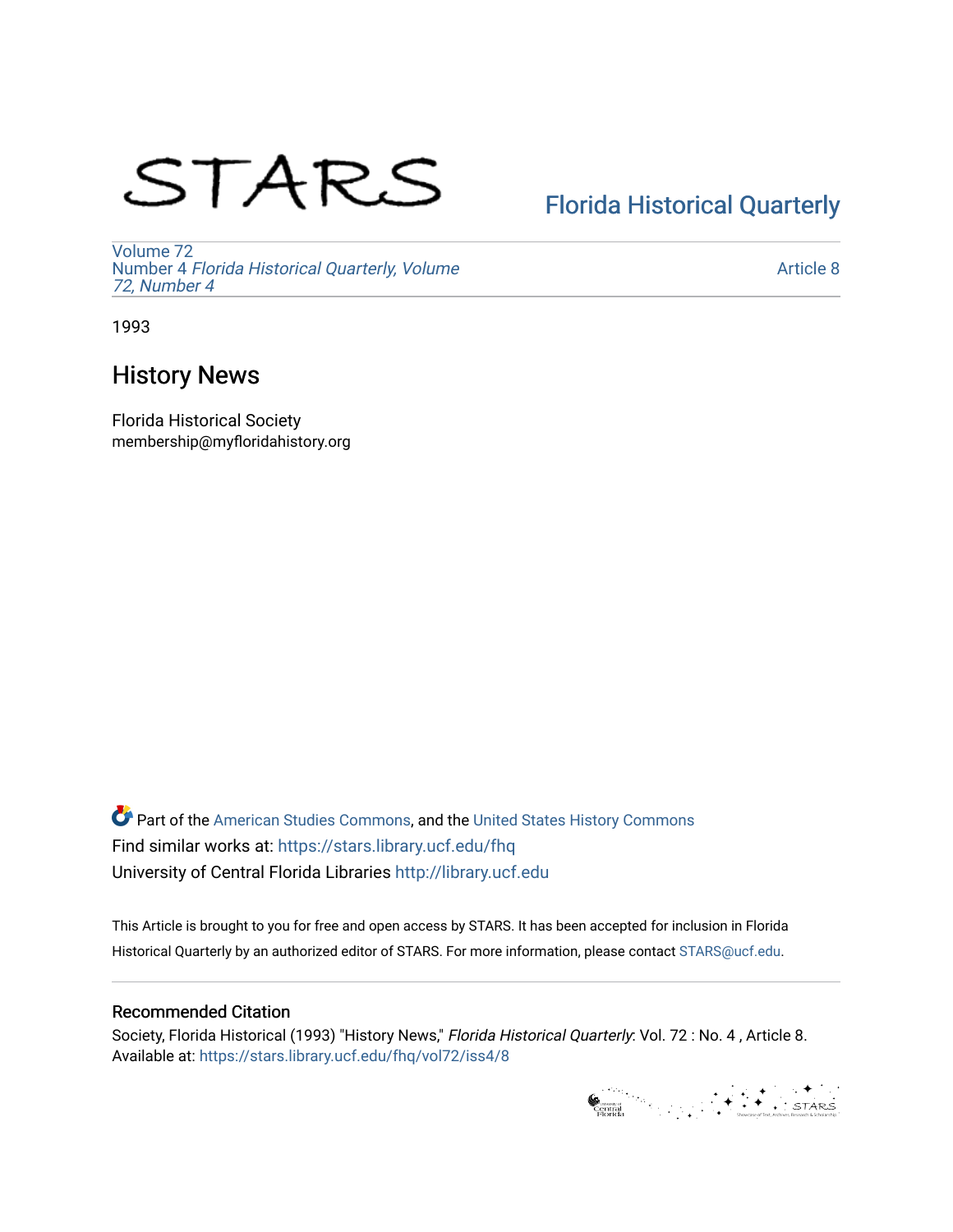### **HISTORY NEWS**

#### *Awards*

The St. Augustine Historical Society announced its 1993 awards at its January meeting. Michael Gannon, distinguished service professor and director of the Early Contact Institute at the University of Florida, received the award for extraordinary contributions to the St. Augustine historical community. Among Professor Gannon's many activities, the Society took special note of his numerous scholarly writings, his years of teaching Florida history, and his devotion to historic preservation and research. Dr. William R. Adams, president of Historic Property Associates in St. Augustine, received an award for outstanding professional work. Dr. Adams was praised for his continuing contributions to St. Augustine's preservation efforts. Daniel L. Schafer, professor of history at the University of North Florida, was presented with an award for scholarly contributions in the fields of St. Augustine and Florida history. The awards committee noted his many articles and book publications in these areas. Finally, Charles A. Tingley received the award for outstanding volunteer work in the St. Augustine community. He was founding president of the Friends of St. Augustine Architecture and is the current president of the St. Augustine Archaeology Association.

The Tampa Historical Society recently announced that its D. B. McKay Award was presented to Robert E. Synder and Jack B. Moore, both of the University of South Florida, for their publication *Pioneer Commercial Photography: The Burgert Brothers, Tampa, Florida.* The volume won the 1992 Charlton Tebeau Award of the Florida Historical Society.

Michael Gannon and Kathleen Deagan, both of the University of Florida, have received a sizable award to continue their study of the remains of the first Pedro de Menendez fort (1565) at St. Augustine. The site has been called the "Spanish Plymouth Rock." Those interested in learning more about the fort may consult the January 1993 issue of *Discover* magazine, which features the discovery as one of the top fifty science stories of the year.

[529]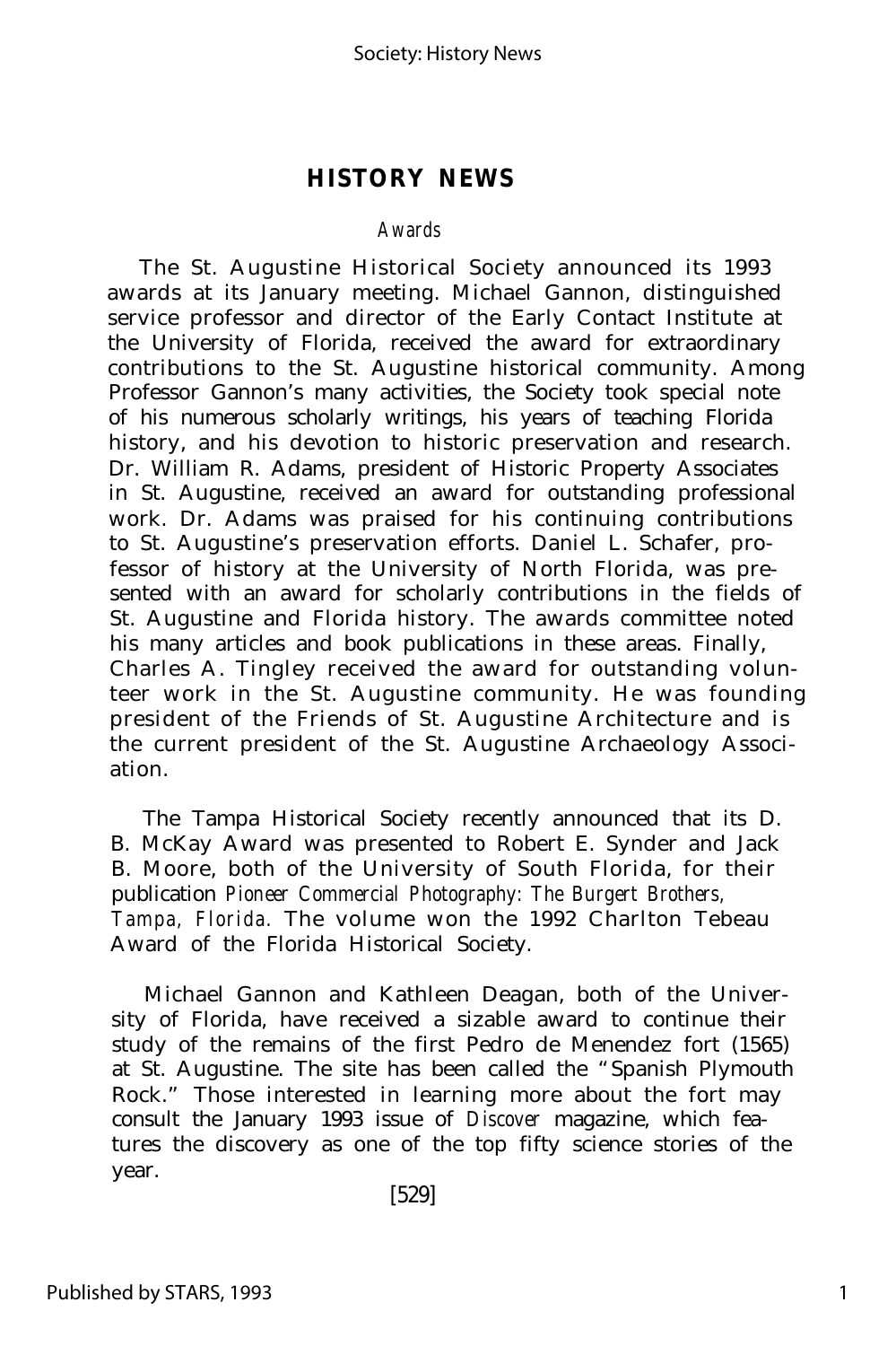#### 530 FLORIDA HISTORICAL QUARTERLY

#### *Meetings*

The Florida Historical Society will hold its 92nd annual meeting at the Sheraton Harborside Hotel, Fort Myers, Florida, on May 19-21, 1994. The theme of the meeting is "Pathfinders of Florida." The gathering will be hosted by the Fort Myers Historical Society and Museum, which has scheduled a variety of tours and events. Anyone with questions about the program for the meeting should contact Dr. Daniel Schafer, Department of History, University of North Florida, Jacksonville, FL 32216; (904) 646-2880. Questions concerning local arrangements and conference activities should be directed to Patti Bartlett, Director, Fort Myers Historical Museum, P. O. Drawer 2217, 2300 Peck Street, Fort Myers, FL 33902-2217; (813) 332-5955.

The inaugural meeting of the Southern Oral History Organization will take place at the Atlanta History Center on April 29-30, 1994. Highlighting the meeting will be a screening of the recently completed documentary film "The Uprising of 1934," which portrays Piedmont mill workers and the textile strike of 1934. Award-winning film makers George Stoney and Judith Helfand will be present to discuss their work. The meeting will also feature workshops on oral history and the classroom, the media and oral history, and community-based oral history. Persons interested in learning more about the Southern Oral History Organization can contact Cliff Kuhn, Department of History, Georgia State University, Atlanta, GA 30303; (404) 651- 3255.

A competition will be held to select outstanding papers to be included on the program for the Religion and the American Civil War Symposium, scheduled for October 13-16, 1994. The meeting is sponsored by the Center for the Study of Southern Culture at the University of Mississippi, in cooperation with the Louisville Institute for the Study of Protestantism and American Culture. It is funded by a grant from the Pew Charitable Trust. Those interested should send a one-page abstract and a vita to Charles Reagan Wilson at the Center, University of Mississippi, University, MS 38677. Papers selected will also be included in a volume of edited papers on the subject following the conference.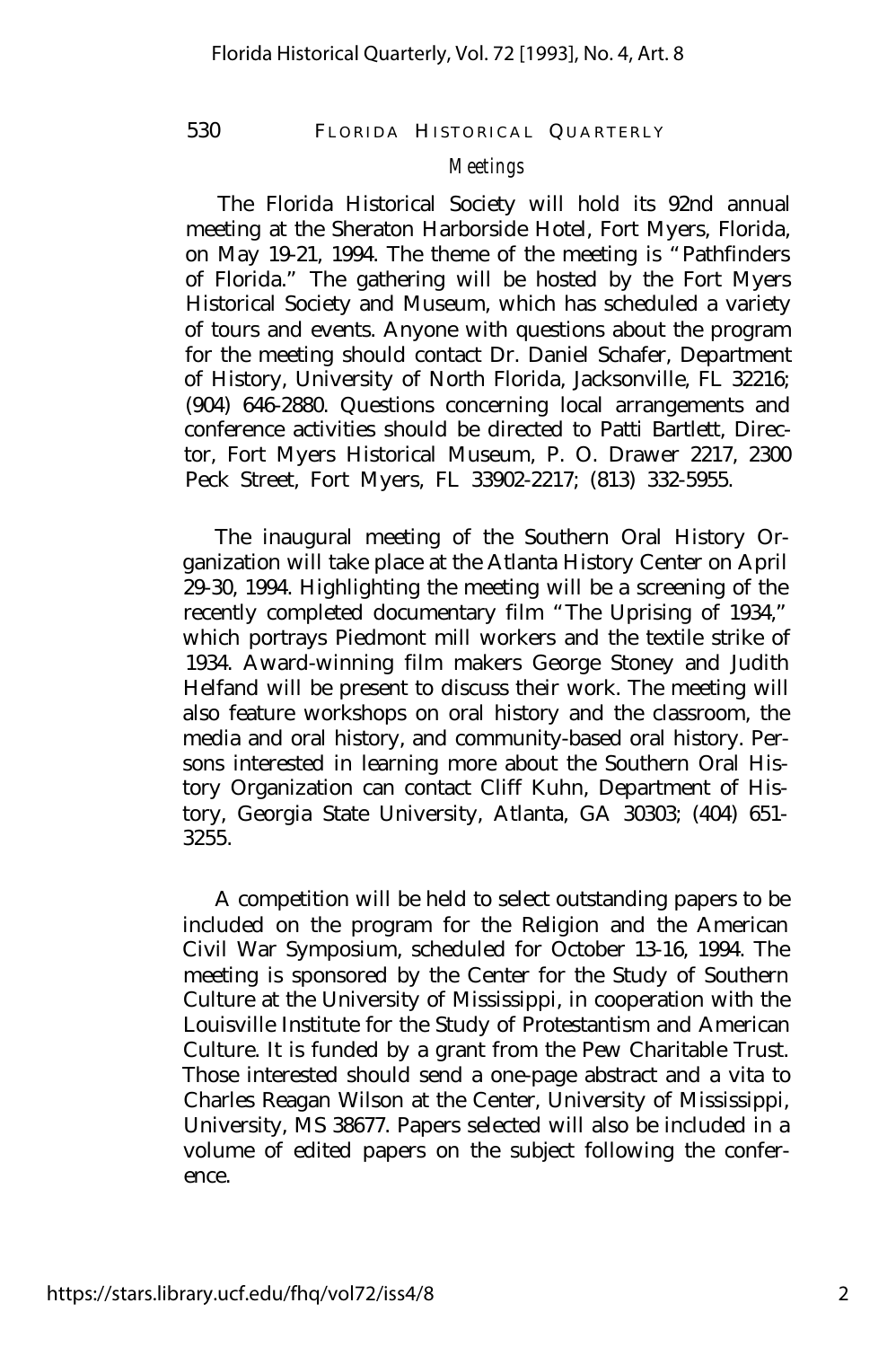#### HISTORY NEWS

#### *National Register of Historic Places*

The Florida Department of State, Division of Historic Resources reports that the following Florida properties were added to the National Register of Historic Places during the year 1993: *Brevard County—* Dr. George E. Hill House; and Marion S. Whaley Citrus Packing House. *Citrus County—* Floral City Historic District. *Columbia County—* Horace Duncan House; and Lake Isabella Historic Residential District. *Duval County—* Casa Marian Hotel. *Highlands County—* Elizabeth Haines House; and Old Lake Placid ACL Railroad Depot. *Hillsborough County—* Downtown Plant City Commercial District; North Plant City Residential District; and Seminole Heights Historic District. *Indian River County—* Old Vero Beach Community Building. *Lake County—* Clermont Woman's Club. *Leon County—* Leon High School. *Manatee County—* Whitfield Estates-Broughton Street Historic District. *Marion County—* Alfred Ayer House; General Robert Bullock House; James Riley Josselyn House; Thomas R. Ayer House; and Lake Weir Yacht Club. *Martin County—* Lyric Theatre. *Orange County—* Apopka Seaboard Air Line Railway Depot; Carroll Building; John N. Huttig Estate; and Ryan & Company Lumber Yard. *Palm Beach County—* Via Mizner. *Polk County—* Bartow Downtown Commercial District; Beacon Hill-Alta Vista Historic District; East Lake Morton Residential District; Mountain Lake Estates Historic District; Northeast Bartow Residential District; Old Lakeland High School; Polk Theatre & Office Building; and South Bartow Residential District. *Sarasota County—* Earle House; and El Patio Apartments. *St. Johns County—* Solla-Carcaba Cigar Factory; Villa Zorayda; and Xavier Lopez House. *Volusia County—* Amos Kling House; Ann Stevens House; Barberville Central High School; Bartholomew J. Donnelly House; El Pino Parque Historic District; Gamble Place Historic District; Olds Hall; Strawn Historic Agricultural District; Strawn Historic Citrus Packing House District; Strawn Historic Sawmill District; and Holly Hill Municipal Building. *Wakulla County—* Wakulla Springs Archaeological & Historic District.

#### *Activities*

The St. Augustine Historical Society has recently inaugurated a research project entitled "The Black Heritage of St. Augustine" and is currently surveying historical, anthropological,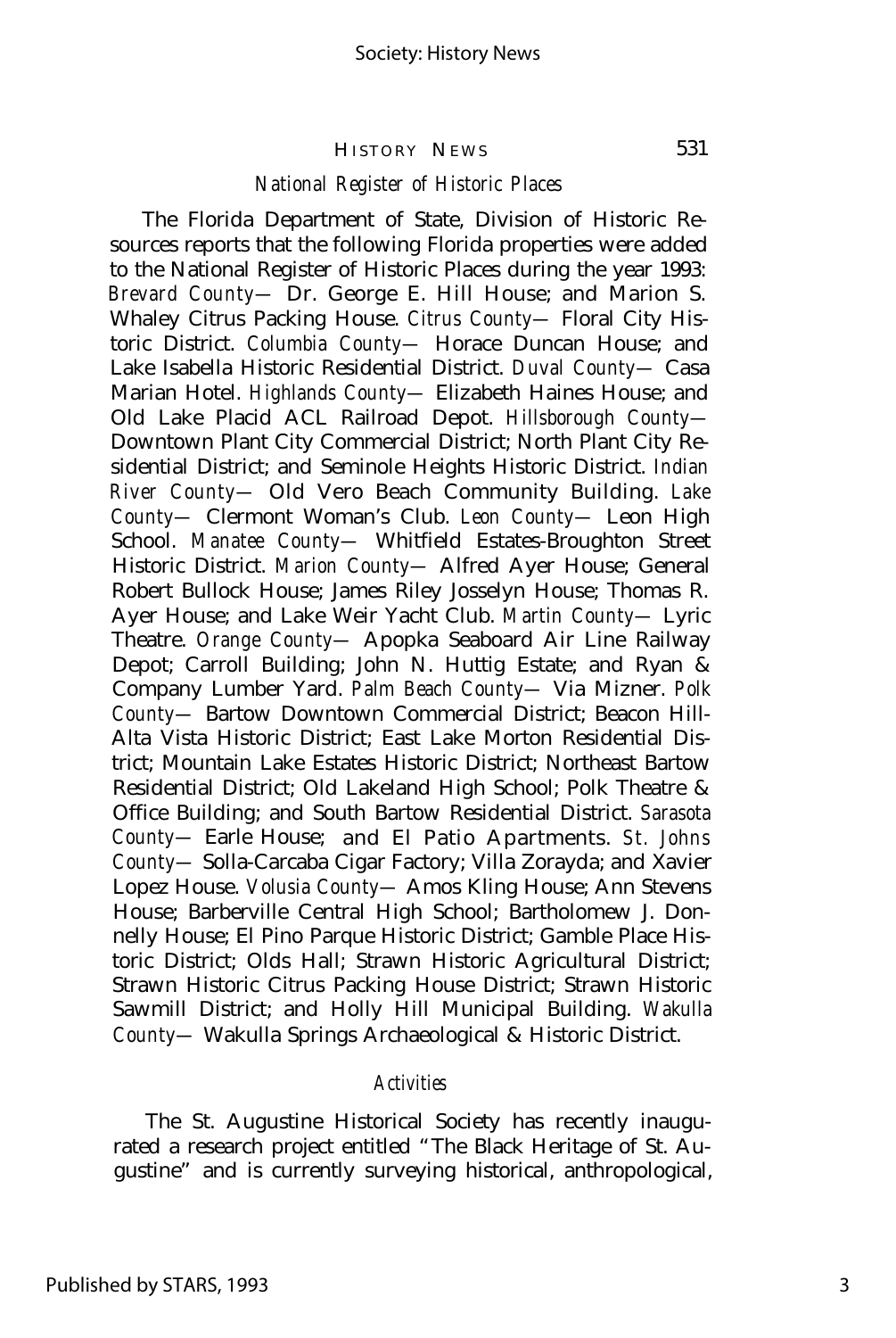532 FLORIDA HISTORICAL QUARTERLY

and cultural work being done on the subject. The Society is soliciting news of ongoing research and reprints of published work on the black experience, and it requests that articles to be considered for publication in *El Escribano,* the Society's publication, be sent as well. For information contact Page Edwards, Jr., Director, St. Augustine Historical Society, 271 Charlotte Street, St. Augustine, FL 32084.

The Florida Humanities Council has recently announced its 1994 Speakers Bureau. Any nonprofit organization in the state that is likely to attract an audience of thirty or more is eligible to request a speaker. Speakers' expenses are paid by the Florida Humanities Council; the primary responsibility of the hosting organization consists of providing an audience, a suitable meeting room, and adequate publicity. Listed speakers for 1994 include many Florida Historical Society members, including Canter Brown and James Denham. A full listing is contained in the Council's brochure, along with application procedures and an explanation of guidelines. Contact the Council at 1514½ East Eight Avenue, Tampa, FL 33605-3708; (813) 272-3473.

"Places in Time: Historic Landscapes and Architecture in Dade County," will be a featured exhibition at the Historical Museum of Southern Florida. The show contains more than 100 platinum prints of historic sites in Dade County by architectural and fine art photographer John Gillan. It will run from April 22 to July 4, 1994. For more information write the Museum at Metro-Dade Cultural Center, 101 West Flagler Street, Miami, FL 33130.

The editors of *CrossRoads: A Journal of Southern Culture* are soliciting manuscript submissions for the fourth issue of the journal to be published in Spring 1994. Work from academic, creative, popular, and folk perspectives on any aspect of the featured topic, "The Southern Landscape: A Southern 'Sense of Place,'" will be considered. Scholarly papers should be accessible, accurate, and tightly constructed; all submissions should be typed and double-spaced. Authors should make use of the *Chicago Manual of Style.* Include a correctly stamped, self-addressed envelope and a short biographical statement. Submissions should mailed to P. O. Box 726, University, MS 38677.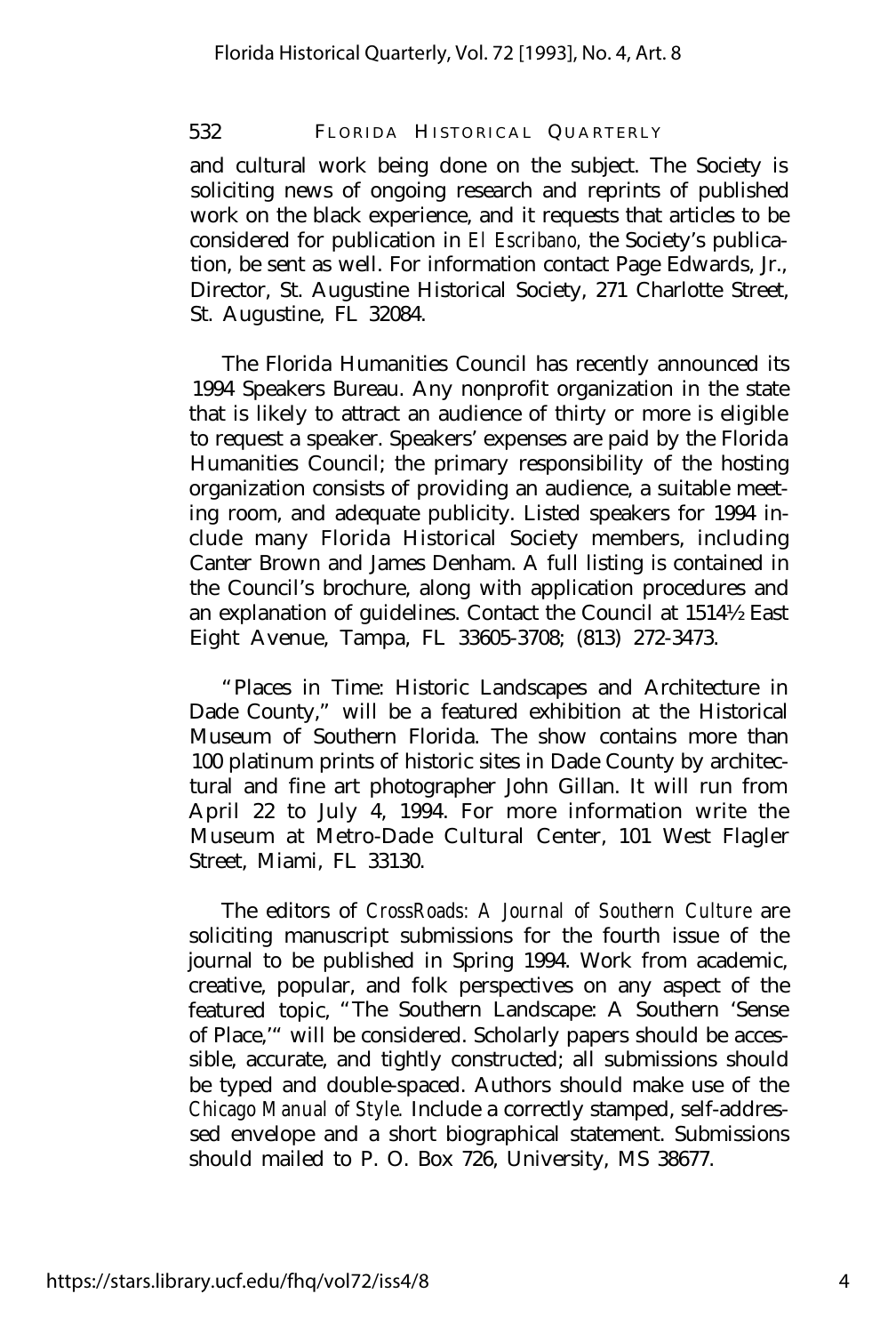#### HISTORY NEWS 533

The Alachua County Museum and Archives has recently opened in Gainesville, the first phase in the development of the county's Matheson History Center complex. The larger project will encompass the renovation of the 1867 Matheson House and the opening of an adjacent native plant botanical garden. The new museum and archive facility houses thousands of documents, books, photographs, maps, and artifacts specific to the area, and it is one of the most comprehensive repositories of local history in the state. Heretofore many of these items had reposed in private collections or were forgotten for decades in attics and scrapbooks.

"Mosaic: Jewish Life in Florida," a travelling display of about 500 photographs, documents, and other objects, was created a decade ago at the Soref Jewish Community Center in Fort Lauderdale. The exhibit chronicles the 231-year history of Florida's Jews. It has travelled to eleven Florida cities over the past several years and is now on display in the B'nai B'rith Klutznick National Jewish Museum in Washington, D.C.— the first stop on a national tour.

The High Museum of Art, Atlanta, Georgia, will present an exhibition of paintings by Earl Cunningham (1893-1977), a selftaught American artist, from February 12 to June 18, 1994, at the High Folk Art and Photography Galleries. Inspired by the Maine seacoast of his childhood and by Florida, where he later settled, Cunningham painted hundreds of seascapes. He also drew from his nautical experiences sailing schooners. For further information, write or call High Folk Art and Photography Galleries, Georgia-Pacific Center, 30 Houston Street, Atlanta, GA 30303; (404) 898-9286.

#### *Obituaries*

Herbert J. "Jack" Doherty, Jr., died suddenly in his home in Gainesville, Florida, on December 12, 1993. With his passing, the Florida Historical Society has lost a long-time supporter and true friend. Jack served as editor of the *Florida Historical Quarterly,* 1962-1964, and as a valuable member of the journal's editorial board from 1969 to his death. He also sat as a member of the Society's board of directors from 1962-1972 and from 1977-